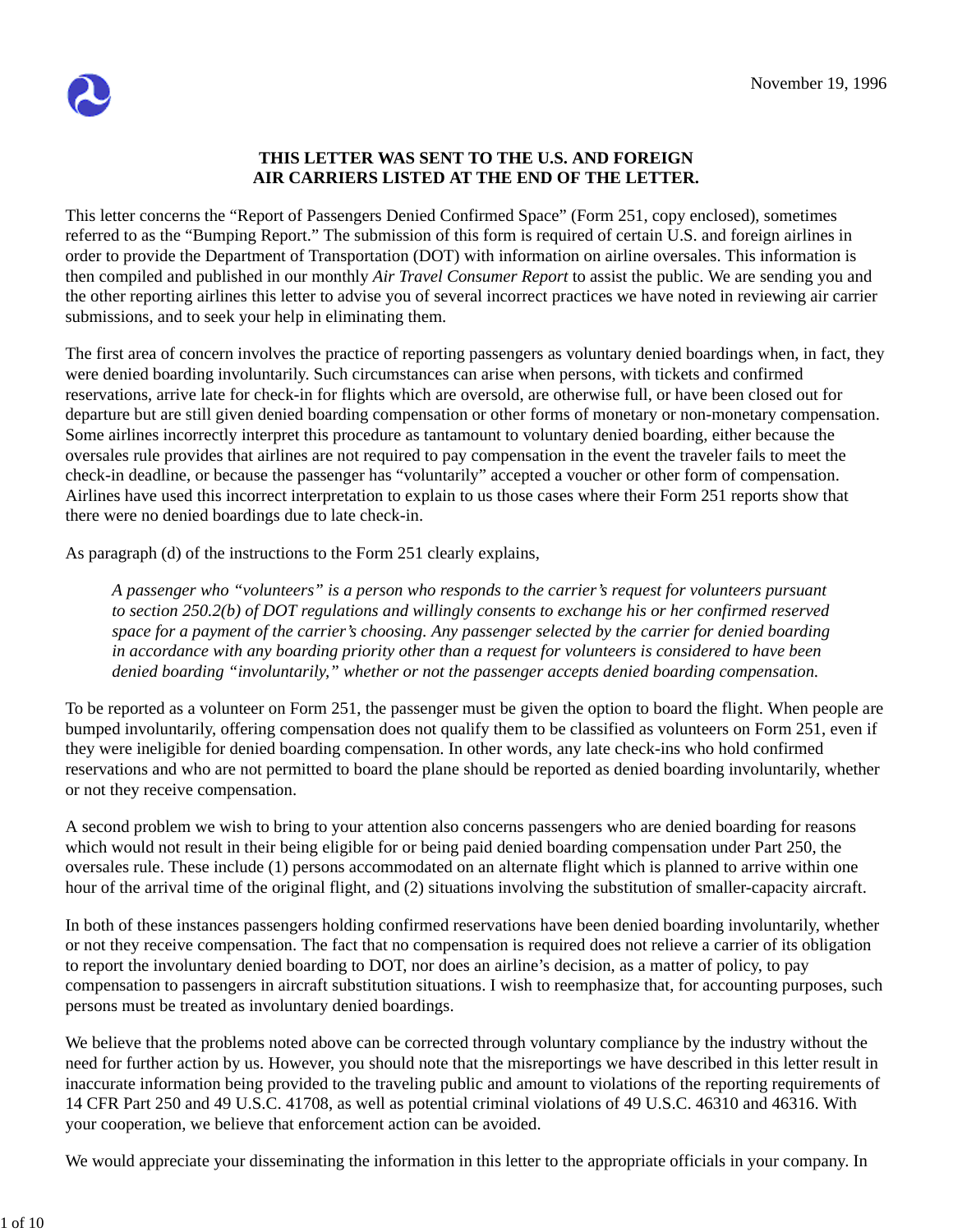addition, we request that they conduct a review of your company's data collection and reporting procedures to ensure that the practices noted above do not exist in your company. Please ensure that the individuals who have direct responsibility for completing Form 251 reports have copies which include the instructions on its reverse side (see enclosed sample), and that any internal forms used at your field offices to collect oversales data are consistent with the data elements of Form 251. If you have any questions, please call Hoyte Decker, Assistant Director for Aviation Consumer Protection, at (202) 366-5957 or Dayton Lehman, my deputy, at (202) 366-9342.

Sincerely,

Samuel Podberesky

Assistant General Counsel for Aviation Enforcement and Proceedings

Enclosure

| name                          | title                                                                      | company                                        | address                                    | moreaddress               | city                  | state      | zip        | sa         |
|-------------------------------|----------------------------------------------------------------------------|------------------------------------------------|--------------------------------------------|---------------------------|-----------------------|------------|------------|------------|
| Mr. John<br>Tague             | <b>Chief Executive</b><br>Officer                                          | Air South,<br>Inc.                             | PO Box<br>11129                            |                           | Columbia              | <b>SC</b>  | 29211      | Mr.        |
| Mr. Geoffrey<br>Crowley       | President and<br><b>Chief Executive</b><br>Officer                         | Air<br>Wisconsin<br>Airlines<br>Corp.          | W6390<br>Challenge<br>Drive, Suite<br>203  |                           | Appleton              | WI         | 54915      | Mr.        |
| Mr. Mark A.<br>Morro          | President                                                                  | Air 21, Inc.                                   | 5548 North<br>Air<br>Terminal<br>Drive     |                           | Fresno                | CA         | 93727      | Mr.        |
| Mr. John F.<br>Horn           | President                                                                  | AirTran<br>Airways, Inc.                       | 6280<br>Hazeltine<br>National Dr.          | Suite 100                 | Orlando               | FL         | 32822      | Mr.        |
| Mr. Stephen<br>G. Hamilton    | V P-Legal and<br><b>General Counsel</b>                                    | Alaska<br>Airlines, Inc.                       |                                            | P.O. Box<br>68900         | Seattle               | <b>WA</b>  | 98168      | Mr.        |
| Mr. Glenn R.<br>Zander        | President &<br><b>CEO</b>                                                  | Aloha<br>Airlines, Inc.                        | PO Box<br>30028                            |                           | Honolulu              | H          | 96820      | Mr.        |
| Mr. Stephen<br>L. Johnson     | Sr Vice President America<br>- Legal Affairs                               | West<br>Airlines, Inc.                         | 4000 East<br>Sky Harbor<br>Blvd.           |                           | Phoenix               | AZ         | 85034      | Mr.        |
| Ms. Anne H.<br>McNamara       | Sr <sub>V</sub><br>P-Administration Airlines, Inc.<br>& General<br>Counsel | American                                       | Mail Drop<br>5618                          | Post Office<br>Box 619616 | <b>DFW</b><br>Airport | <b>TX</b>  | 75261-9616 | Ms.<br>Mcl |
| Mr. Brian<br>Hunt             | <b>General Counsel</b>                                                     | American<br>Trans Air,<br>Inc.                 | 7337 W.<br>Washington<br>St.               |                           | Indianapolis   IN     |            | 46231      | Mr.        |
| Mr. George<br>F. Pickett, Jr. | <b>Chief Executive</b><br>Officer                                          | Atlantic<br>Southeast<br>Airlines, Inc. Center | 100<br>Hartsfield<br>Parkway,<br>Suite 800 |                           | Atlanta               | GA         | 30354      | Mr.        |
| Mr. Reuven<br>Wertheim        | <b>Chief Executive</b><br>Officer                                          | Carnival Air<br>Lines, Inc.                    | 1815 Griffin<br>Road, Suite<br>205         |                           | Dania                 | ${\rm FL}$ | 33004      | Mr.<br>Wer |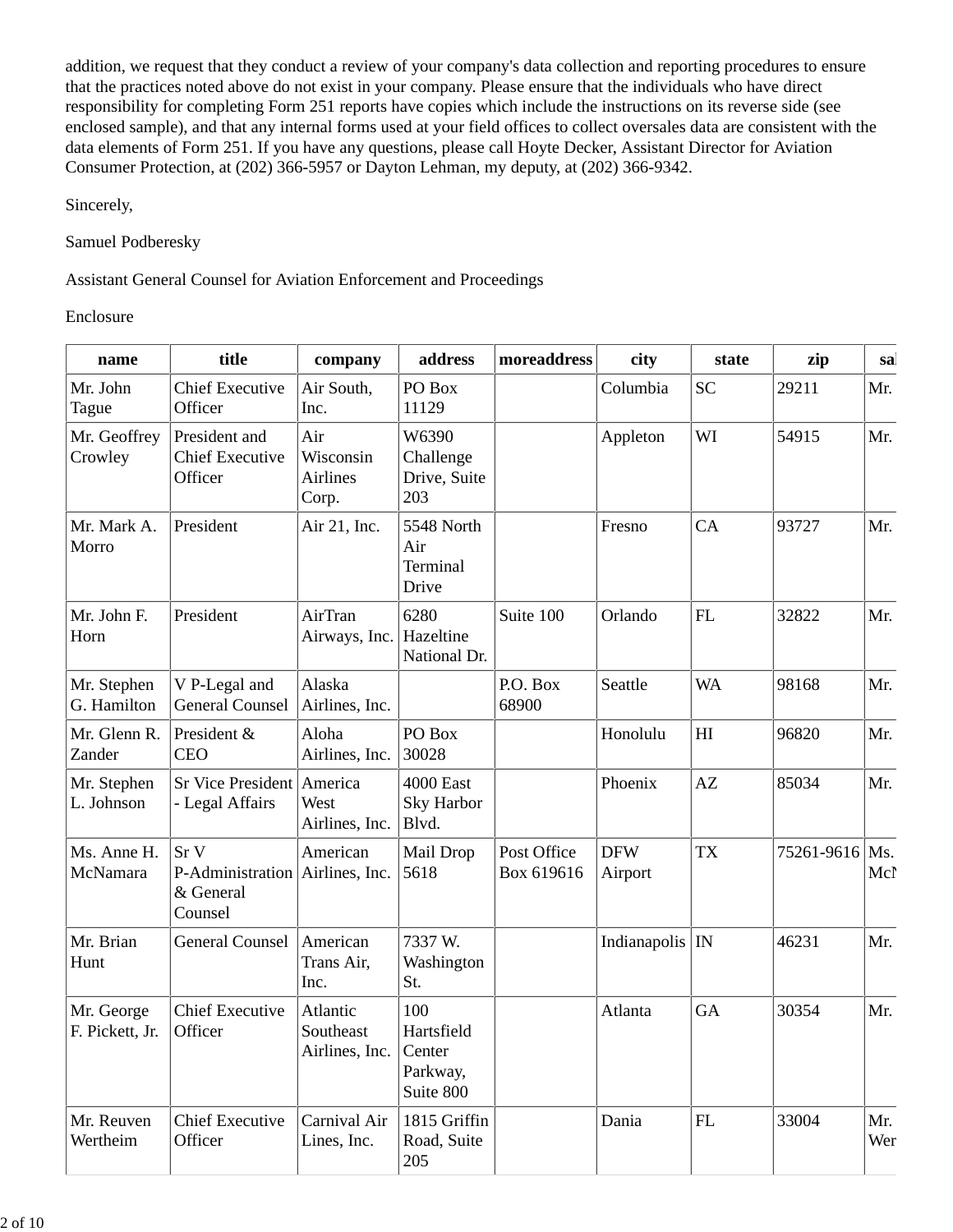| Mr. David P.<br>Cimo          | Vice President &<br>G. M.                          | Casino<br><b>Express</b><br><b>Airlines</b> | <b>JC</b> Harris<br>Field                 | 809 Murray<br>Way                                 | Elko              | $\ensuremath{\text{NV}}$ | 89801      | Mr.                |
|-------------------------------|----------------------------------------------------|---------------------------------------------|-------------------------------------------|---------------------------------------------------|-------------------|--------------------------|------------|--------------------|
| Mr. Jeffery<br>Smisek         | <b>Vice President</b><br>and General<br>Counsel    | Continental<br>Airlines                     | 2929 Allen<br>Parkway,<br>Suite 2010      |                                                   | Houston           | <b>TX</b>                | 77019      | Mr.                |
| Mr. Robert S.<br>Harkey       | Sr V P, General<br>Counsel, and<br>Secretary       | Delta<br>Airlines, Inc.                     |                                           | Hartsfield<br>Atlanta<br>International<br>Airport | Atlanta           | GA                       | 30320      | Mr.                |
| Mr. Steven<br>Davis           | <b>VP-Operations</b>                               | Eastwind<br>Airlines                        | Trenton-<br>Mercer<br>Airport             | Building 1<br>Scotch Rd.                          | W. Trenton        | NJ                       | 08628      | Mr.                |
| Mr. Thomas<br>Del Valle       | President and<br><b>Chief Executive</b><br>Officer | Executive<br>Airlines, Inc.                 | Box 38032<br>Airport<br><b>Station</b>    |                                                   | San Juan          | PR                       | 00937      | Mr.                |
| Mr. Sam<br>Addoms             | President &<br><b>CFO</b>                          | Frontier<br>Airlines, Inc.                  | 12015 East<br>46th Ave.                   |                                                   | Denver            | CO                       | 80239      | Mr.                |
| Mr. Bruce<br><b>Nobles</b>    | Chairman &<br><b>CEO</b>                           | Hawaiian<br>Airlines, Inc.                  | PO Box<br>30008                           |                                                   | Honolulu          | HI                       | 96820      | Mr.                |
| Kathleen H.<br>Iskra          | Chairman,<br>President &<br><b>CEO</b>             | Horizon Air                                 | PO Box<br>48309                           |                                                   | Seattle           | <b>WA</b>                | 98148      | Mr.                |
| Mr. James<br>Swartz           | President                                          | <b>JetTrain</b><br>Corp.                    | 400<br>Woodlawn<br>Road                   |                                                   | Aliquippa         | PA                       | 15001      | Mr.                |
| Mr. Robert S.<br>Iversen      | President                                          | Laker<br>Airways, Inc.                      | 1170 Lee<br>Wagener<br>Blvd. Suite<br>200 |                                                   | Ft.<br>Lauderdale | FL                       | 33315      | Mr.                |
| Mr. Dennis<br>Berry           | Vice President-<br>Customer<br>Service             | Mesa<br>Airlines, Inc.                      | 2325 E.<br>30th Street                    |                                                   | Farmington        | NM                       | 87401      | Mr.                |
| Mr. John<br>Selvaggio         | President                                          | Midway<br>Airlines                          | 300 W.<br>Morgan St.                      |                                                   | Durham            | NC                       | 27701      | Mr.<br>Selv        |
| Mr. Timothy<br>E. Hoeksema    | Chairman,<br>President &<br><b>CEO</b>             | Midwest<br><b>Express</b><br>Airlines, Inc. | 6744 S.<br>Howell Ave.                    |                                                   | Oak Creek         | WI                       | 53154      | Mr.<br>Hoe         |
| Mr. Mark<br>McDonald          | Chairman and<br><b>Chief Executive</b><br>Officer  | Nations Air<br>Express, Inc.                | 2400<br>Herodian<br>Way, Suite<br>440     |                                                   | Smyrna            | <b>GA</b>                | 30080      | Mr.<br>McI         |
| Mr. Douglas<br>M. Steenland   | Sr V P, General<br>Counsel, &<br>Secretary         | Northwest<br>Airlines                       | 5101<br>Northwest<br>Drive                |                                                   | St. Paul          | <b>MN</b>                | 55111-3034 | Mr.<br><b>Stee</b> |
| Mr. Martin R.<br>Shugrue, Jr. | <b>Chief Executive</b><br>Officer                  | Pan<br>American<br>World                    | 9300 N.W.<br>36th Street                  |                                                   | Miami             | ${\rm FL}$               | 33178      | Mr.                |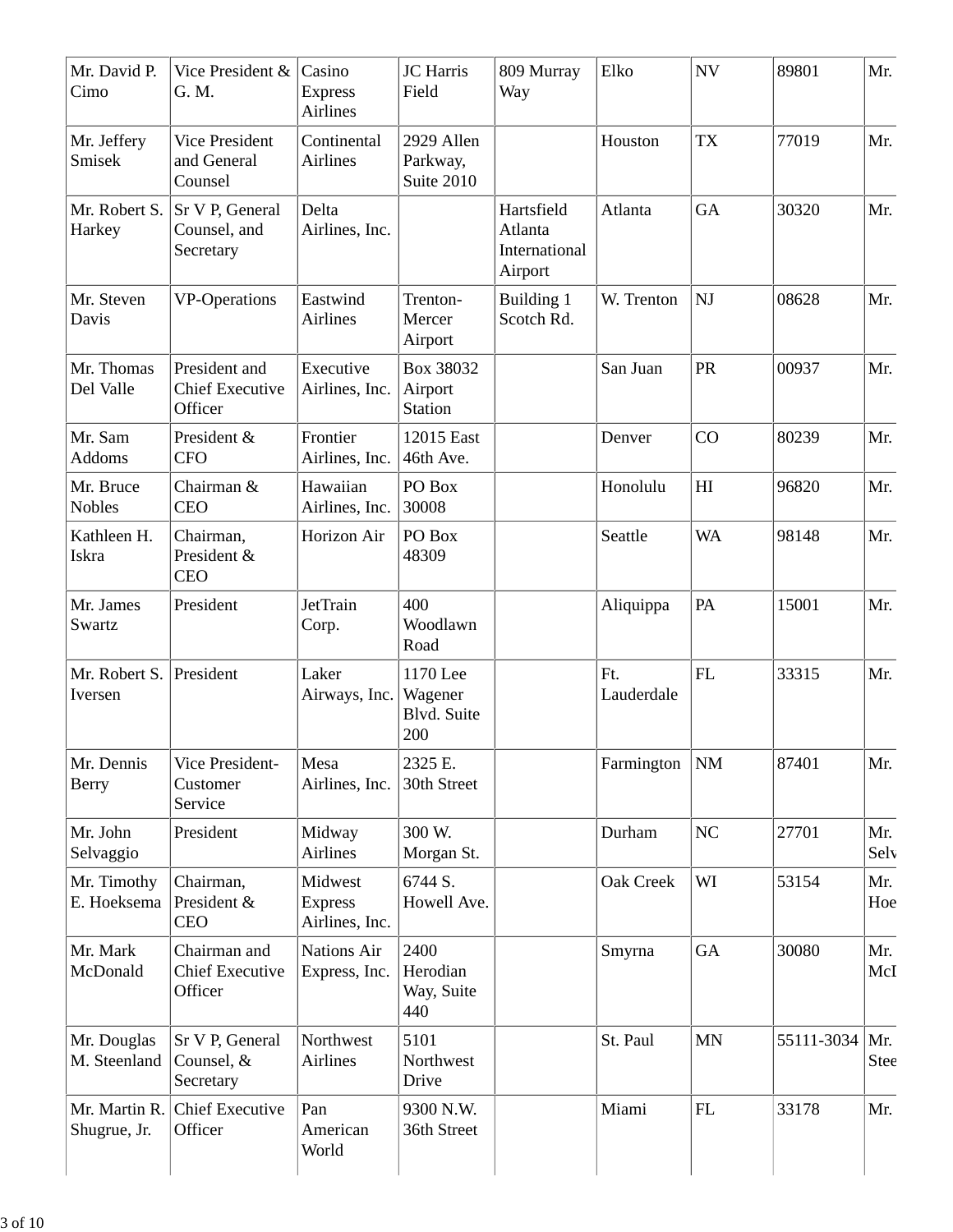|                              |                                                    | Airways, Inc.                               |                                                        |                                        |                       |                          |                |            |
|------------------------------|----------------------------------------------------|---------------------------------------------|--------------------------------------------------------|----------------------------------------|-----------------------|--------------------------|----------------|------------|
| Mr. Elijah<br><b>Jackson</b> | President                                          | Prestige<br>Airways                         | 9815<br>Godwin<br>Drive                                |                                        | Manassas              | <b>VA</b>                | 22110          | Mr.        |
| Mr. Richard<br>Reeve         | President                                          | Reeve<br>Aleutian<br>Airways, Inc.          | 4700 West<br>International<br>Airport Rd.              |                                        | Anchorage             | AK                       | 99502          | Mr.        |
| Mr. Robert<br>Redding        | President                                          | Reno Air,<br>Inc.                           | PO Box<br>30059                                        |                                        | Reno                  | <b>NV</b>                | 89520-3059 Mr. |            |
| Mr. Ralph L.<br>Richardi     | President                                          | <b>Simmons</b><br>Airlines, Inc.            | <b>Box</b><br>612527,<br>1700 W.<br>20th Street        |                                        | <b>DFW</b><br>Airport | <b>TX</b>                | 75261          | Mr.        |
| Mr. James<br>Parker          | <b>Vice President</b><br>and General<br>Counsel    | Southwest<br>Airlines Co.                   | 2702 Love<br><b>Field Drive</b>                        |                                        | Dallas                | <b>TX</b>                | 75235          | Mr.        |
| Mr. Edward<br>W. Homfeld     | President                                          | Spirit<br>Airlines, Inc.                    | 18121 E.<br>Eight Mile<br>Road, Suite<br>100           |                                        | Eastpointe            | MI                       | 48021          | Mr.        |
| Mr. John<br>Skiba            | President                                          | Sun Country<br>Airlines, Inc.               | 7701 26th<br>Ave. South                                |                                        | Minneapolis MN        |                          | 55450          | Mr.        |
| Mr. William<br>J. Yung       | President                                          | Sunworld<br>International<br>Airlines, Inc. | 207<br>Grandview<br>Drive                              |                                        | Fort<br>Mitchell      | KY                       | 41014          | Mr.        |
| Mr. Morris<br>Nachtomi       | Chairman &<br><b>CEO</b>                           | Tower Air,<br>Inc.                          | Hangar 17                                              | <b>JFK</b><br>International<br>Airport | Jamaica               | <b>NY</b>                | 11430          | Mr.<br>Nac |
| Mr. Bill<br>Mishk            | VP-Marketing                                       | <b>Trans States</b><br>Airlines             | 9275<br>Genaire Dr.                                    |                                        | St. Louis             | <b>MO</b>                | 63134          | Mr.        |
| Mr. Richard<br>Magurno       | Sr V P and<br><b>General Counsel</b>               | <b>Trans World</b><br>Airlines, Inc.        | One City<br>Centre                                     | 515 North<br><b>Sixth Street</b>       | St. Louis             | <b>MO</b>                | 63101          | Mr.        |
| Mr. Donald<br>P. Martin      | President and<br><b>Chief Operating</b><br>Officer | Tri Star<br>Airlines, Inc.                  | <b>1050 East</b><br>Flamingo<br>Road, Suite<br>$S-105$ |                                        | Las Vegas             | $\ensuremath{\text{NV}}$ | 89119          | Mr.        |
| Mr. Hulas<br>Kanodia         | <b>Chief Executive</b><br>Officer                  | UFS, Inc.                                   | 9275<br>Genaire<br>Drive                               |                                        | St. Louis             | <b>MO</b>                | 63134          | Mr.        |
| Mr. Stuart<br>Oran           | Exec V P-Corp<br>Affs & General<br>Counsel         | United<br>Airlines, Inc.                    | P.O. Box<br>66100                                      |                                        | Chicago               | $\rm IL$                 | 60666          | Mr.        |
| Mr.<br>Lawrence M.<br>Nagin  | Exec V P &<br><b>General Counsel</b>               | USAir, Inc.                                 | Crystal Park<br>Four                                   | 2345 Crystal<br>Drive                  | Arlington             | <b>VA</b>                | 22227          | Mr.        |
| Mr. Terry V.<br>Hallcom      | President and<br><b>Chief Executive</b><br>Officer | <b>USAir</b><br>Shuttle                     | <b>Box</b><br>710616,<br>LaGuardia                     |                                        | Flushing              | ${\rm NY}$               | 11371          | Mr.        |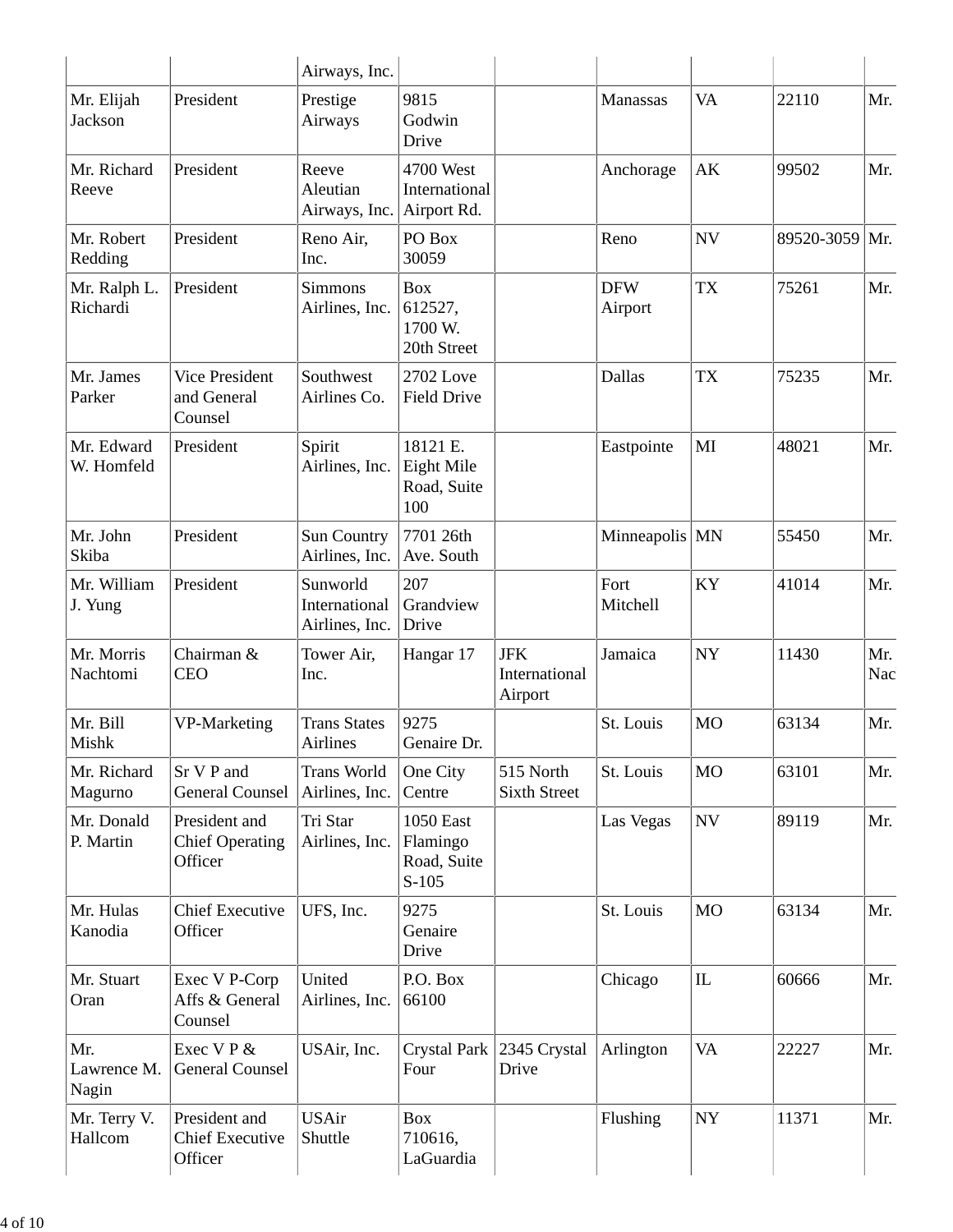|                                 |                                        |                                        | Airport                                  |                                                |                     |            |                |             |
|---------------------------------|----------------------------------------|----------------------------------------|------------------------------------------|------------------------------------------------|---------------------|------------|----------------|-------------|
| Mr. D.<br>Joseph Corr           | President                              | ValuJet<br>Airlines, Inc.              | 1800<br>Phoenix<br>Blvd.                 | Suite 126                                      | Atlanta             | <b>GA</b>  | 30349          | Mr.         |
| Mr. John<br>Tague               | President &<br><b>CEO</b>              | Vanguard<br>Airlines, Inc.             | <b>30 NW</b><br>Rome Circle              | <b>Terminal B</b><br>Mezzanine<br>Level        | Kansas City         | <b>MO</b>  | 64153          | Mr.         |
| Mr. Edward<br>R. Beauvais       | Chairman,<br>President &<br><b>CEO</b> | Western<br>Pacific<br>Airlines, Inc.   | 2864 S.<br>Circle Dr.,<br>Suite 1100     |                                                | Colorado<br>Springs | CO         | 80906          | Mr.         |
| Mr. Gersan R<br>Zurita          |                                        | Venezuelan<br>International<br>Airways | 1101<br><b>Brickell</b><br>Avenue        | <b>Biv Office</b><br><b>Tower Suite</b><br>600 | Miami               | FL         | 33131          | Mr.         |
| Mr. Patrick<br>Hanrahan         | Customer<br>Relations Mgr.             | Aer Lingus                             | 122 E. 42nd<br>St.                       |                                                | New York            | <b>NY</b>  | 10168          | Mr.<br>Han  |
| Ms. Carla<br>Bernal             | Manager,<br>Consumer<br>Relations      | Aero<br>California                     | 1960 E<br>Grand<br>Avenue,<br>Suite 1200 |                                                | El Segundo          | CA         | 90245          | Ms.         |
| Mr. Vladimir<br>Pismennyi       | Reg. Mgr., N.<br>America               | Aeroflot<br>Russian Int'l.<br>Airlines | 630 Fifth<br>Ave.                        | Suite 1710                                     | New York            | <b>NY</b>  | 10111          | Mr.<br>Pisn |
| Mr. Arturo<br>Muzzio            | Gen. Mgr.,<br>Northern Region          | Aerolineas<br>Argentinas               | 630 Fifth<br>Ave.                        | Suite 1661                                     | New York            | <b>NY</b>  | 10111          | Mr.         |
| Mr. I Mario<br>Siervo           | General<br>Manager/North<br>America    | Aeroperu<br><b>Airlines</b>            | 95 Merrick<br>Way Suite<br>700           |                                                | Coral<br>Gables     | FL         | 33134-5310 Mr. |             |
| Mr. Fernand<br><b>Brigaud</b>   | Dir., N. Amer.                         | Air Afrique                            | 1350 Ave.<br>of the<br>Americas          |                                                | New York            | <b>NY</b>  | 10019          | Mr.         |
| Mr. KA<br>Markowski             | Manager Of<br><b>Stations USA</b>      | Air Aruba                              | Po Box<br>998166                         |                                                | Miami               | ${\rm FL}$ | 33299          | Mr.<br>Mar  |
| Mr. R. Lamar<br>Durrett         | Chmn., Pres. &<br><b>CEO</b>           | Air Canada                             | Air Canada<br>Center                     | P.O. Box<br>14000                              | St. Laurent,<br>PQ  | Canada     | <b>H4Y 1H4</b> | Mr.         |
| Mr. Hong<br>Jingrong            | General<br>Manager USA                 | Air China                              | 45 E 49th<br><b>Street</b>               |                                                | New York            | ${\rm NY}$ | 10017          | Mr.         |
| Ms. Louise<br>Roy               | V. P.,<br>Commercial<br>Afrs, U.S.     | Air France                             | 142 W. 57th<br>St.                       |                                                | New York            | ${\rm NY}$ | 10019          | Ms.         |
| Mr. Neela<br>Talcherkar         | Reg. Dir., U.S.<br>& Can.              | Air India                              | 345 Park<br>Ave.                         |                                                | New York            | ${\bf NY}$ | 10154          | Mr.<br>Talc |
| Ms.<br>Jacqueline<br>Fairclough | <b>Sales Planning</b><br>Manager       | Air Jamaica<br>Limited                 | 7276<br>Harbour<br><b>Street</b>         | Kingston,<br>Jamaica                           |                     |            |                | Ms.<br>Fair |
| Mr. Norm<br>Thompson            | Gen.Mgr.-<br>Americas                  | Air New<br>Zealand                     | 1960 E.<br>Grand Ave.                    | Suite 900                                      | El Segundo          | CA         | 90245          | Mr.<br>Tho  |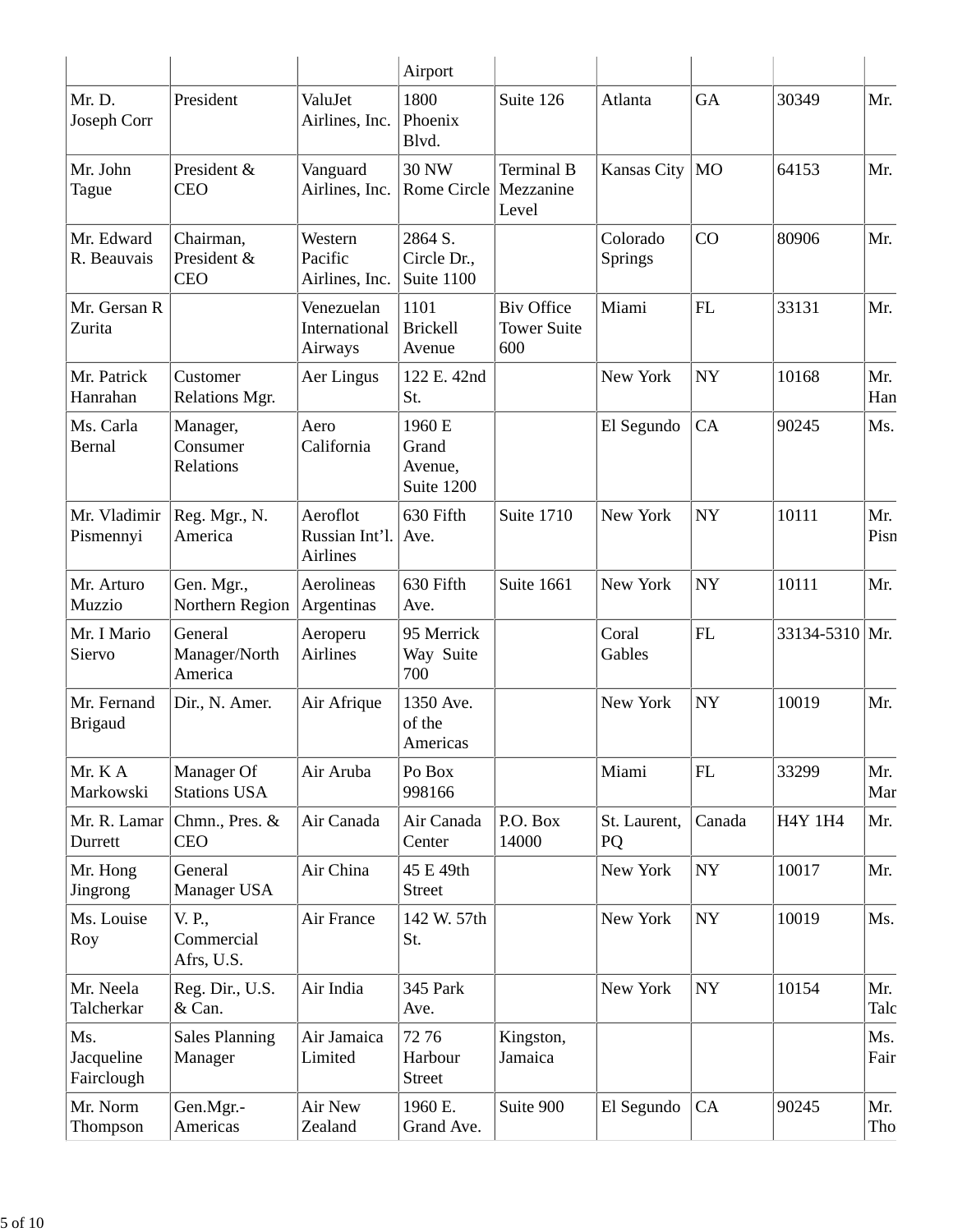| Mr. Lavienti<br>Gazarian      | President                                | Air Ukraine<br>America,<br>Ltd.               | 551 Fifth<br>Ave.                          | Suite 1002                       | New York            | <b>NY</b>   | 10176 | Mr.                |
|-------------------------------|------------------------------------------|-----------------------------------------------|--------------------------------------------|----------------------------------|---------------------|-------------|-------|--------------------|
| Mr. Kamal<br>Matta            | <b>Manager Tariffs</b>                   | Alia The<br>Royal<br>Jordanian<br>Airline     | 535 Fifth<br>Avenue                        |                                  | New York            | ${\rm NY}$  | 10017 | Mr.                |
| Mr. Aldo<br>Vitturini         | Gen. Mgr., N.<br>America                 | Alitalia                                      | 666 Fifth<br>Ave.                          |                                  | New York            | <b>NY</b>   | 10103 | Mr.                |
| Mr.<br>Yoshinobu<br>Nishikawa | Sr. V.P. & Gen.<br>Mgr., The<br>Americas | <b>ANA</b>                                    | 630 Fifth<br>Ave.                          | Suite 537                        | New York            | <b>NY</b>   | 10111 | Mr.<br><b>Nish</b> |
| Mr. Michael<br>M McFall       | Director<br>Revenue<br>Accounting        | Antigua<br>Paradise<br>Airways                | 9815<br>Godwin<br>Drive                    |                                  | Manasas             | <b>VA</b>   | 22111 | Mr.                |
| Mr. Pierre<br>Murphy          | <b>US</b> Counsel                        | <b>APA</b><br>International<br>Air SA         | Suite 260<br>One Westin<br>Center          | 2445 M<br><b>Street Nw</b>       | Washington          | DC          | 20037 | Mr.                |
| Mr. K S Park                  | <b>Regional Vice</b><br>President        | Asiana<br>Airlines Inc                        | 3530<br>Wilshire<br>Boulevard<br>Suite 145 |                                  | Los<br>Angeles      | CA          | 90010 | Mr.                |
| Mr. H. M.<br>Roos             | General<br>Manager                       | <b>ALM</b><br>Antillean<br><b>Airlines</b>    | 1150 NW<br>72nd Ave<br>No 721              |                                  | Miami               | FL          | 33126 | Mr.                |
| Mr. Jorgen<br>Jensen          | Gen. Mgr., N.<br>America                 | Austrian<br>Airlines                          | 17-20<br>Whitestone<br>Expressway          |                                  | Whitestone          | <b>NY</b>   | 11357 | Mr.                |
| Mr. Ariel<br>Martinel         | Aviateca<br><b>Airlines</b>              | Avenida<br>Hincapie 12<br>22                  | Zona 13                                    | Guatemala,<br>Central<br>America |                     |             |       | Mr.                |
| Mr. Tony<br>Lutz              | Gen. Mgr.,<br>N.America                  | <b>AVENSA</b>                                 | 800 Brickell<br>Ave.                       | Suite 1109                       | Miami               | FL          | 33131 | Mr.                |
| Mr. Alfredo<br>Velez          | Exec. V.P.                               | <b>AVIANCA</b>                                | 6 W. 49th<br>St.                           |                                  | New York            | ${\bf NY}$  | 10020 | Mr.                |
| Mr. Vladimir<br>Ignatov       | General<br>Manager                       | Balkan<br>Bulgarian<br><b>Airlines</b>        | 437<br>Madison<br>Avenue<br>32nd Floor     |                                  | New York            | $\bold{NY}$ | 10022 | Mr.                |
| Mr. Najmun<br>Noor            | Country<br>Manager                       | <b>Biman</b><br>Bangladesh<br><b>Airlines</b> | 211 E 43rd<br><b>Street</b><br>Suite 602   |                                  | New York            | NY          | 10017 | Mr.                |
| Mr. Paul<br>Jasinski          | U.S. Counsel                             | <b>British</b><br>Airways                     | 75-20<br>Astoria<br>Blvd.                  |                                  | Jackson<br>Heights  | $\bold{NY}$ | 11370 | Mr.                |
| Mr. Bert<br>Rivero            | Dir. Ops. &<br><b>Sales</b>              | <b>BWIA</b><br>International<br>Airways       | 108-36<br>Queens<br>Blvd.                  |                                  | <b>Forest Hills</b> | $\bold{NY}$ | 11375 | Mr.                |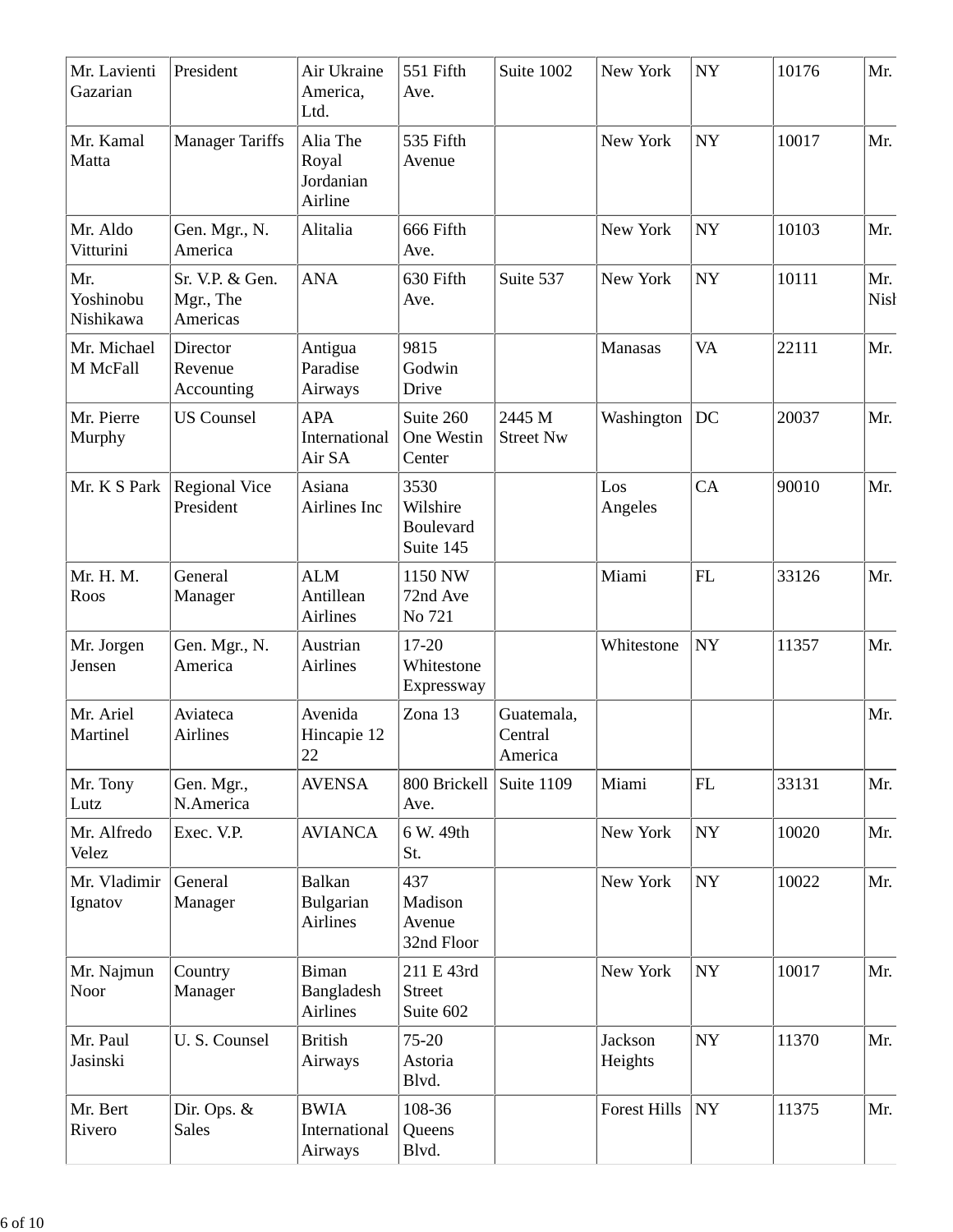| Mr. R.T.<br>Eyton                           | Chrm.-Bd                                                            | Canadian<br>Airlines Intl.<br>Ltd. | 700 2nd St.<br>S.W.                         | Suite 2800                                  | Calgary AB     | CANADA     | T2P 2W2 | Mr.         |
|---------------------------------------------|---------------------------------------------------------------------|------------------------------------|---------------------------------------------|---------------------------------------------|----------------|------------|---------|-------------|
| Mr. Jake<br>Olver                           | V.P., USA & Lat.<br>Amer.                                           | Cathay<br>Pacific<br>Airlines Ltd. | 300 N.<br>Continental<br>Blvd.              | Suite 500                                   | El Segundo     | CA         | 90245   | Mr.         |
| Mr. Phillip<br>Wood                         | <b>Manager Sales</b><br><b>And Marketing</b>                        | Cayman<br>Airways<br>Limited       | PO Box<br>1100                              | Georgetown,<br>Grand<br>Cayman              |                |            |         | Mr.         |
| Mr. George T<br>S Lin                       | Regional<br>Director                                                | China<br><b>Airlines Ltd</b>       | 6053W<br>Century<br>Blvd No<br>800          |                                             | Los<br>Angeles | CA         | 90045   | Mr.         |
| Mr. Victor<br>Mena                          | <b>Airport Service</b><br>Manager                                   | China<br>Eastern<br>Airline        | 55 S Lake<br>Avenue<br>Suite 120            |                                             | Pasadena       | CA         | 91101   | Mr.         |
| Mr. Oscar de<br>la Guardia                  | Exec.<br>VP-America                                                 | Compania de<br>Aviacion<br>Faucett | 1150 NW<br>72nd Ave.                        | Miami                                       | FL             | 33126      |         | Mr.<br>Gua  |
| Ms. Adelina<br>de Gomez                     | Customer<br>Service                                                 | <b>COPA</b>                        | Avenida<br>Justo<br>Arosemena<br>y Calle 39 | Apartado<br>1572                            | Panama 1       | Panama     |         | Ms.         |
| Mr. William<br>Curtis<br>General<br>Manager | Bahamasair<br>Holdings                                              | Corral<br>Harbour<br>Road          | PO Box N<br>4881                            | Nassau New<br>Providence,<br><b>Bahamas</b> |                |            |         | Mr.         |
| Mr. Aly<br>Mourad                           | V.P. - The<br>Americas                                              | Egyptair                           | 720 Fifth<br>Ave.                           |                                             | New York       | NY         | 10019   | Mr.         |
| Mr. Leon<br>Hasdai                          | Gen. Mgr. - N. $\&$ El Al Israel<br>Central America   Airlines Ltd. |                                    | 120 W. 45th<br>St.                          |                                             | New York       | <b>NY</b>  | 10036   | Mr.         |
| Mr. Albert<br>Liao                          | Marketing<br>Manager                                                | Eva Airways<br>Corporation         | 260 West<br><b>Fifth Street</b><br>No 200   |                                             | San Pedro      | CA         | 90731   | Mr.         |
| Mr. Bo Long                                 | Gen. Mgr. - N.A.                                                    | Finnair Oy                         | 228 E. 45th<br>St.                          | 8th Fl.                                     | New York       | ${\bf NY}$ | 10017   | Mr.         |
| Mr. Robby<br>Harpe                          | Director,<br>Americas                                               | Garuda<br>Indonesia                | 3457<br>Wilshire<br>Blvd., Suite<br>219     |                                             | Los<br>Angeles | CA         | 90010   | Mr.         |
| Mr.<br>Humphrey<br>Darko<br>Sarkawa         | General<br>Manager<br>USA/Canada                                    | Ghana<br>Airways<br>Corporation    | 400<br>Madison<br>Avenue<br>Suite 712       |                                             | New York       | ${\bf NY}$ | 10017   | Mr.<br>Sark |
| Mr. Robert<br>Palcsyk                       | Gen. Mgr, U.S.<br>and Canada                                        | Gulf Air                           | 420<br>Lexington<br>Ave.                    | Suite 2044                                  | New York       | ${\bf NY}$ | 10170   | Mr.         |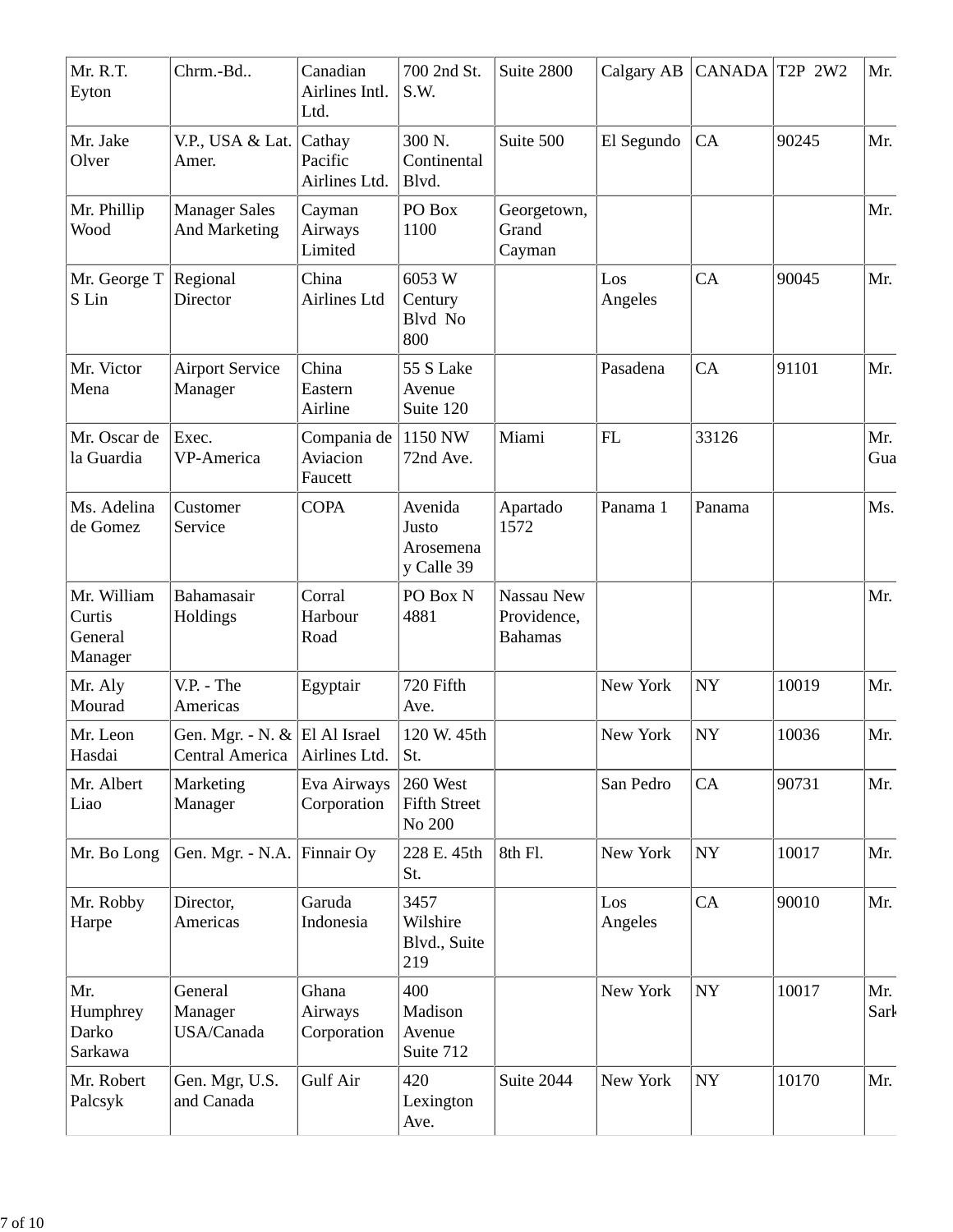| Mr. Fritz<br>George          | Mgr., NY                                             | Guyana<br>Airways                            | 883<br>Flatbush<br>Ave.                           |            | Brooklyn       | <b>NY</b>  | 11226      | Mr.         |
|------------------------------|------------------------------------------------------|----------------------------------------------|---------------------------------------------------|------------|----------------|------------|------------|-------------|
| Mr. S. Kuri<br>Humbert       | V.P. & Gen.<br>Mgr., $U.S.\&$<br>Canada              | Iberia<br>Airlines of<br>Spain               | 6100 Blue<br>Lagoon<br>Drive                      | Suite 200  | Miami          | FL         | 33126      | Mr.         |
| Mr. Gylfi<br>Sigurlinnason   | V.P., Americas                                       | Icelandair                                   | 21 Penn<br>Plaza                                  |            | New York       | <b>NY</b>  | 10001      | Mr.<br>Sigt |
| Mr. Mitsuo<br>Ando           | Sr. V.P., Mng.<br>Dir.& CEO, The<br>Americas         | Japan<br><b>Airlines</b>                     | 655 Fifth<br>Ave.                                 |            | New York       | <b>NY</b>  | 10022      | Mr.         |
| Mr. T.H.<br>Woltman          | Area Mgr. - U.S.<br>& Mex.                           | <b>KLM-Royal</b><br>Dutch<br><b>Airlines</b> | KLM Bldg.,<br>565 Taxter<br>Rd.                   |            | Elmsford       | <b>NY</b>  | 10523-2312 | Mr.         |
| Mr. T.J. Kim                 | V P -- Americas                                      | Korean Air                                   | 6101 W.<br>Imperial<br>Hwy.                       |            | Los<br>Angeles | CA         | 90045      | Mr.         |
| Mr. H.K. Lee                 | Manager                                              | Korean<br><b>Airlines</b>                    | 609 5th<br>Ave.                                   |            | New York       | <b>NY</b>  | 10017      | Mr.         |
| Mr. Aleutin<br>Fraiman       | General<br>Representative                            | Krasnoyarsk<br>Airlines Dba<br>Krasair       | 350 Fifth<br>Avenue<br>Suite 5700                 |            | New York       | <b>NY</b>  | 10118      | Mr.         |
| Mr. Ezzat<br>Aryan           | <b>Station Manager</b>                               | Kuwait<br>Airways<br>Corp                    | <b>JFK</b><br>International<br>Airport<br>Bldg 51 |            | Jamaica        | <b>NY</b>  | 11430      | Mr.         |
| Ms. Doris<br>Cunningham      | Claims Dept.                                         | <b>LACSA</b>                                 | 630 Fifth<br>Ave.                                 | Suite 246  | New York       | <b>NY</b>  | 10111      | Ms.<br>Cun  |
| Mr. Fernando<br>Maurin       | Gen. Mgr., N.<br>America &<br>Canada                 | Ladeco,<br>Chilean<br>Airlines               | 9500 S.<br>Dadeland<br>Blvd.                      | Suite 510  | Miami          | FL         | 33156      | Mr.         |
| Mr. Richard<br>Hudson        | Gen. Mgr.-- N.<br>Amer.                              | LanChile<br><b>Airlines</b>                  | 9700 S.<br>Dixie Hwy.                             | 11th Floor | Miami          | FL         | 33156      | Mr.         |
| Mr. Rodolfo<br>Canhedo       | <b>Executive Vice</b><br>President and<br><b>CEO</b> | Lloyd Aero<br>Boliviano                      | 225 SE First<br><b>Street</b>                     |            | Miami          | ${\rm FL}$ | 33131      | Mr.         |
| Mr. Marek<br>Sidor           | Gen. Mgr, N.<br>America                              | <b>LOT Polish</b><br><b>Airlines</b>         | Suite 408,<br>500 Fifth<br>Ave.                   |            | New York       | <b>NY</b>  | 10110-0088 | Mr.         |
| Mr. Frederick  <br>Reid      | Sr. V.P. - The<br>Americas                           | Lufthansa<br>German<br><b>Airlines</b>       | 750<br>Lexington<br>Ave.                          |            | New York       | <b>NY</b>  | 10022      | Mr.         |
| Mr. Ahmad<br>Fuaad<br>Dahlan | V.P., N.A.                                           | Malaysian<br>Airlines                        | 5933 W.<br>Century<br>Blvd.                       | Suite 506  | Los<br>Angeles | CA         | 90045      | Mr.         |
| Mr. George<br><b>Borsos</b>  | Gen. Mgr.                                            | Malev<br>Hungarian<br>Airlines               | 830 Fifth<br>Ave., Rm.<br>1900                    |            | New York       | <b>NY</b>  | 10111      | Mr.         |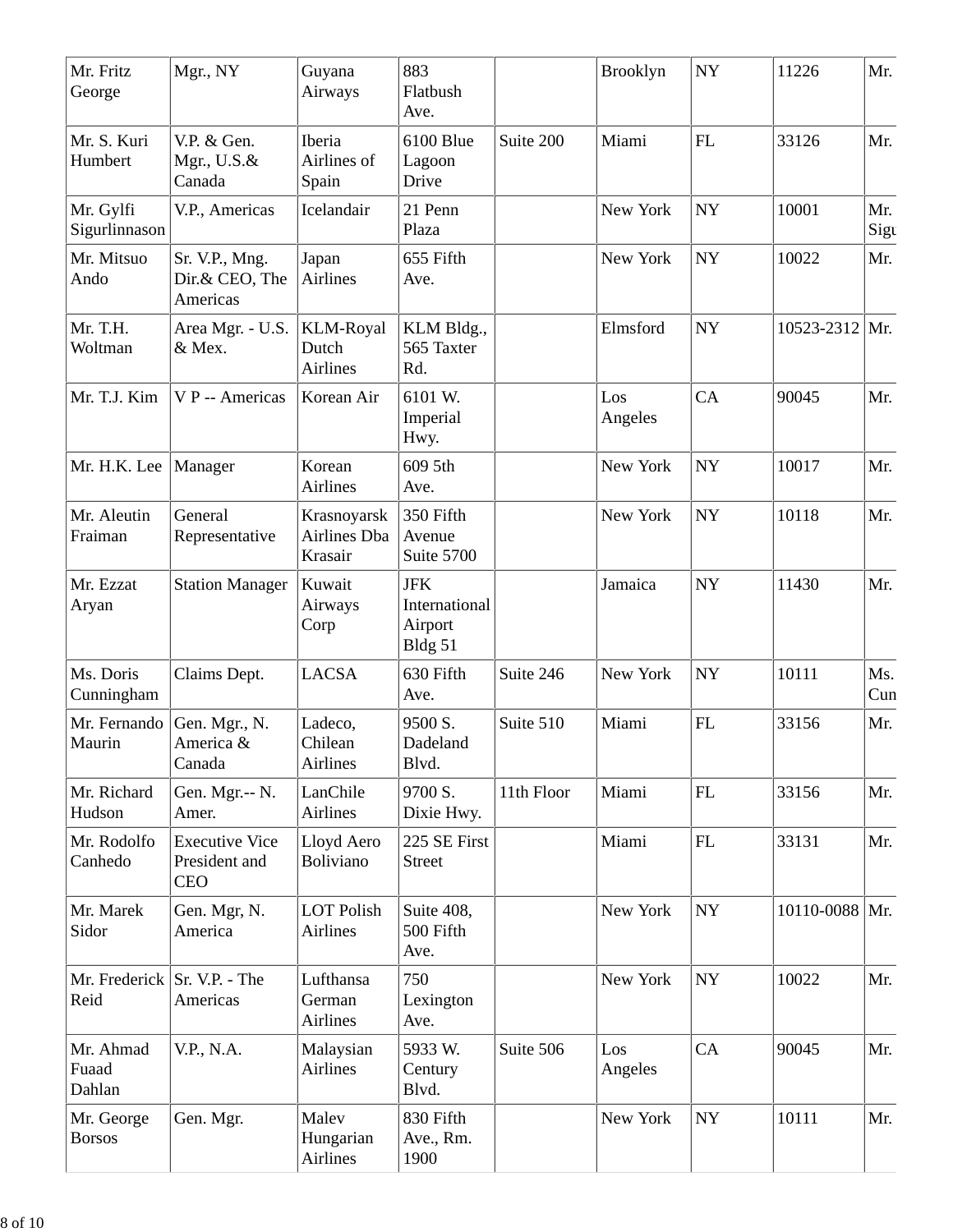| Mr. Carlos<br>De Uriarte            | Div. V. P.                                 | Mexicana<br><b>Airlines</b>                     | Suite 200                       | 9841 Airport<br>Blvd.            | Los<br>Angeles        | CA                     | 90045 | Mr.<br>Uria             |
|-------------------------------------|--------------------------------------------|-------------------------------------------------|---------------------------------|----------------------------------|-----------------------|------------------------|-------|-------------------------|
| Ms. Glenda<br>McGregor              | <b>Station Manager</b>                     | Nicaraguense   PO Box<br>De Aviacion            | 590628                          |                                  | Miami                 | ${\rm FL}$             | 33159 | Ms.<br>Gre <sub>!</sub> |
| Mr. Costas<br>H. Mavrikis           | Dir., N.&S.<br>Amer.                       | Olympic<br>Airways                              | 645 Fifth<br>Ave.               | 6th Fl.                          | New York              | <b>NY</b>              | 10022 | Mr.                     |
| Mr. Haider<br>Jalal                 | Gen. Mgr.                                  | Pakistan<br>Int'l. Airlines   Ave.<br>Corp.     | 521 Fifth                       |                                  | New York              | <b>NY</b>              | 10175 | Mr.                     |
| Mr. Rodolfo<br>R. Llora             | Reg. V.P and<br>Gen.Mgr,<br>Americas       | Philippine<br>Airlines, Inc.                    | 447 Sutter<br>St, 2nd Fl.       |                                  | San<br>Francisco      | CA                     | 94108 | Mr.                     |
| Mr. Richard<br>Porter               | Sr. V.P. -- The<br>Americas                | Qantas<br>Airways Ltd.                          | 360 Post St.                    |                                  | San<br>Francisco      | CA                     | 94108 | Mr.                     |
| Mr. Mourad<br>El Kanabi             | General<br><b>Manager North</b><br>America | Royal Air<br>Maroc                              | 55 East 59th<br>St No 17b       |                                  | New York              | <b>NY</b>              | 10022 | Mr.<br>Kan              |
| Mr. Hussein<br>Dabbas               | Reg. Dir. -- U.S.                          | Royal<br>Jordanian                              | 535 Fifth<br>Ave.               | 18th Floor                       | New York              | <b>NY</b>              | 10017 | Mr.                     |
| Mr. J.L.<br>Lindekins               | V. P., Atlantic<br>Network                 | <b>SABENA</b>                                   | 1155<br>Northern<br>Blvd.       |                                  | Manhasset             | $\bold{NY}$            | 11030 | Mr.<br>Linc             |
| Mr. Gustavo<br>Lopez                | General<br>Manager                         | Saeta<br><b>Airlines</b>                        | 7200 19th<br>St Nw Suite<br>402 |                                  | Miami                 | ${\rm FL}$             | 33126 | Mr.                     |
| Mr. Owe<br>Lowenborg                | Gen. Mgr.                                  | <b>SAS</b>                                      | 9 Polito<br>Ave.                |                                  | Lyndhurst             | $\mathbf{N}\mathbf{J}$ | 07071 | Mr.<br>Low              |
| Mr. Hassan S<br>Al Utaibi           | Manager<br><b>Statistics</b>               | Saudi<br>Arabian<br>Airines                     | PO Box 167                      | Jeddah<br>21231, Saudi<br>Arabia |                       |                        |       | Mr.                     |
| Mr. T.L. Teoh $\vert$ Sr. V.P., The | Americas                                   | Singapore<br><b>Airlines</b>                    | 5670<br>Wilshire<br>Blvd.       | Suite 1800                       | Los<br>Angeles        | CA                     | 90036 | Mr.                     |
| Mr. Josias A.<br>Engelbrecht        | Sr. Mgr. --<br>Americas                    | South<br>African<br>Airways                     | 900 Third<br>Ave.               |                                  | New York              | ${\rm NY}$             | 10022 | Mr.<br>Eng              |
| Mr.<br>Jean-Pierre<br>Allemann      | Gen. Mgr., N.A.                            | Swissair                                        | 608 Fifth<br>Ave.               |                                  | New York              | ${\rm NY}$             | 10020 | Mr.<br>Alle             |
| Mr. P. J.<br>Messina                | Regional<br>Manager, U.S.                  | <b>TACA</b><br>International<br><b>Airlines</b> | Box 20047                       | International<br>Airport         | <b>New</b><br>Orleans | LA                     | 70141 | Mr.                     |
| Mr. Seirgio<br>Lopes                | Gen. Mgr, U.S.                             | <b>TAP Air</b><br>Portugal                      | 399 Market<br>St.               |                                  | Newark                | $\mathbf{N}\mathbf{J}$ | 07105 | Mr.                     |
| Ms. Maria<br>Danciv                 | <b>Station Manager</b>                     | Tarom<br>Romanian<br>Air Transport   Avenue     | 342<br>Madison                  |                                  | New York              | NY                     | 10173 | Ms.                     |